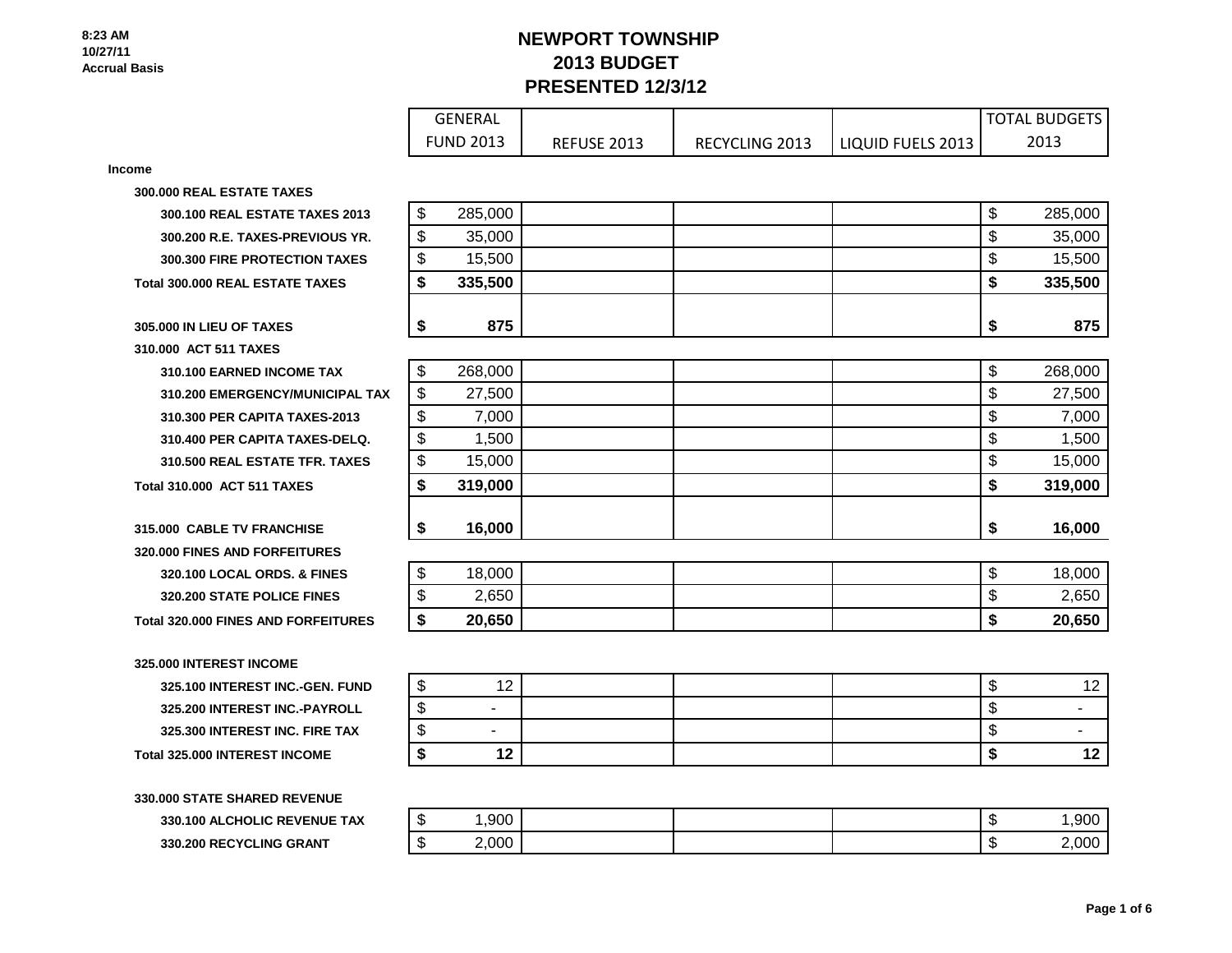# **NEWPORT TOWNSHIP 2013 BUDGET PRESENTED 12/3/12**

GENERAL

| 330.350 GAS TAX REFUND                    |
|-------------------------------------------|
| 330.400 P.U.R.T.A.                        |
| <b>330.500 STATE FOR PENSION FUND</b>     |
| 330.600 STATE GRANT-CAR/PARK              |
| 330.700 FIREMEN'S RELIEF-STATE            |
| <b>Total 330,000 STATE SHARED REVENUE</b> |

|                                       |    | <b>FUND 2013</b> | <b>REFUSE 2013</b> | <b>RECYCLING 2013</b> | LIQUID FUELS 2013 | 2013   |
|---------------------------------------|----|------------------|--------------------|-----------------------|-------------------|--------|
| <b>330.350 GAS TAX REFUND</b>         |    | 2,200            |                    |                       |                   | 2,200  |
| 330.400 P.U.R.T.A.                    | ง  | 950              |                    |                       |                   | 950    |
| <b>330.500 STATE FOR PENSION FUND</b> | \$ | 20,000           |                    |                       |                   | 20,000 |
| 330.600 STATE GRANT-CAR/PARK          | S  |                  |                    |                       |                   |        |
| <b>330.700 FIREMEN'S RELIEF-STATE</b> | \$ | 19,500           |                    |                       |                   | 19,500 |
| <b>1330.000 STATE SHARED REVENUE</b>  | S  | 46,550           |                    |                       |                   | 46,550 |
|                                       |    |                  |                    |                       |                   |        |
| MA CODE ENEODCEMENT                   |    |                  |                    |                       |                   |        |

**335.000 CODE ENFORCEMENT 335.100 BUILDING PERMITS 335.200 CONTRACTOR LICENSES 335.300 OCCUPANCY PERMITS Total 335.000 CODE ENFORCEMENT** 

| ₼<br>ѡ | 25,000 |  | ۰D  | 25,000 |
|--------|--------|--|-----|--------|
| ₼<br>w | 100    |  | ۰IJ | 100    |
| ́<br>w | 5,500  |  | ۰IJ | 5,500  |
|        | 30,600 |  |     | 30,600 |

| <b>P</b>                   |                  |         |              |              |      |           |
|----------------------------|------------------|---------|--------------|--------------|------|-----------|
| <b>Total Income</b>        | \$<br>780,487 \$ | 333,500 | \$<br>52,000 | \$<br>97,101 | - \$ | 1,263,088 |
| Total 345,000 OTHER INCOME | 11,300           |         |              |              |      | 11,300    |
| 345,400 INSURANCE REPORTS  | 500              |         |              |              |      | 500       |
| <b>345,300 UDAG LOANS</b>  | 5,000            |         |              |              |      | 5,000     |
| 345.150 OCD GRANTS EXPENSE |                  |         |              |              |      | -         |
| <b>345.110 PAVECUTS</b>    | 1,800            |         |              |              |      | 1,800     |
| 345.100 MISCELLANEOUS      | 4,000            |         |              |              |      | 4,000     |
| 345,000 OTHER INCOME       |                  |         |              |              |      |           |

### **Expense**

**400.000 GENERAL GOVERNMENT**

**401.000 J. P. MASCARO** 

**400.100 COMMISSIONERS SALARY** 

**400.105 TOWNSHIP MGR. SALARY** 

**400.110 ADM. ASSIS'T. SALARY 400.115 TAX COLLECTOR SALARY** 

**400.120 LEGAL SERVICES-RETAINER** 

|        |        |         | 289,440 |             | \$ | 289,440 |
|--------|--------|---------|---------|-------------|----|---------|
| ∩<br>Φ | 5,025  |         | 2,250   | \$<br>225   | Φ  | 7,500   |
| \$     | 25,800 | \$      | 12,301  | \$<br>1,236 | \$ | 39,337  |
| \$     | 8,650  | \$      | 6,956   | \$<br>488   | \$ | 16,094  |
| \$     | 5,800  |         |         |             | \$ | 5,800   |
| ጥ<br>D | 4,000  | ₼<br>۰D | 1,200   | \$<br>120   | \$ | 5,320   |

TOTAL BUDGETS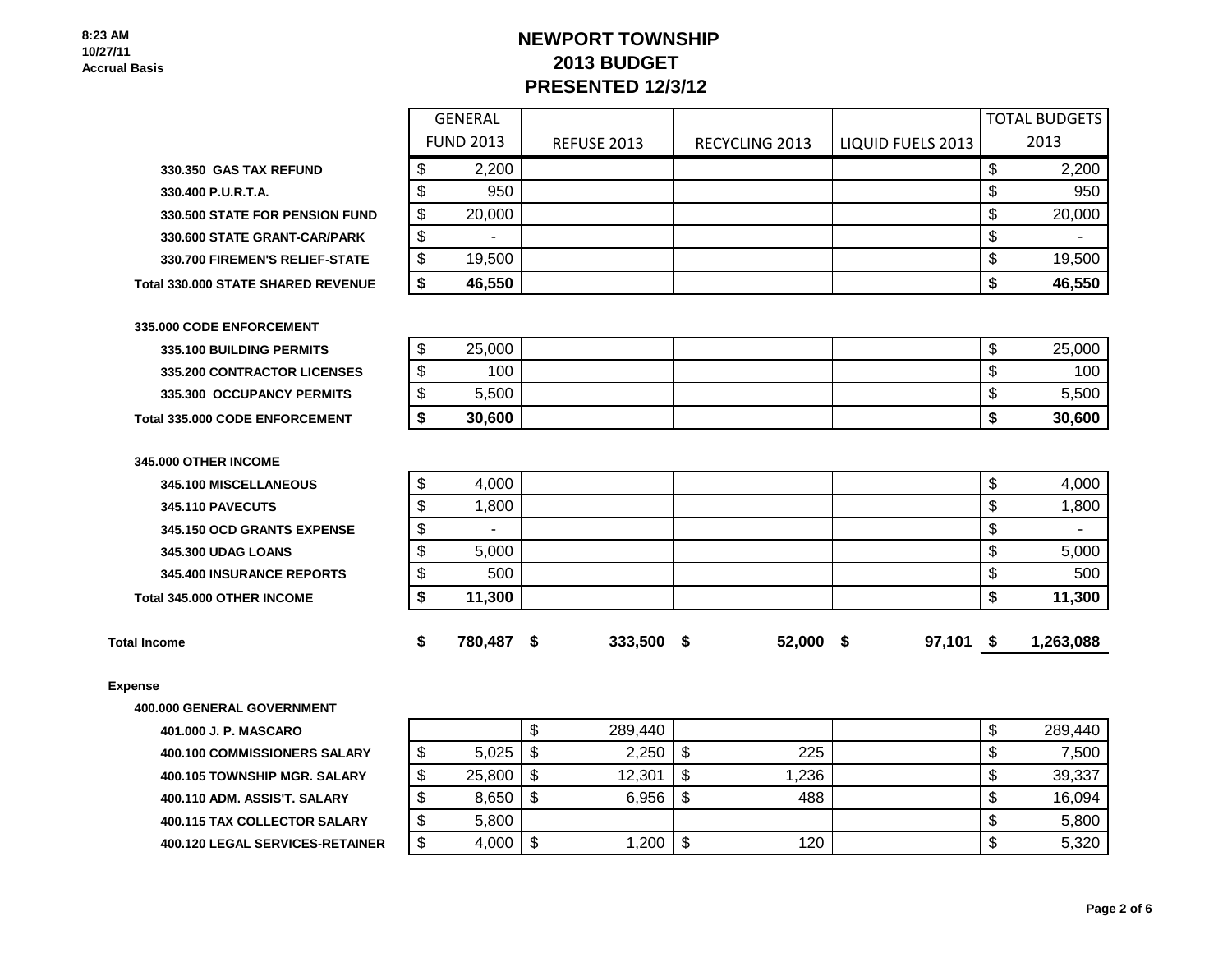# **NEWPORT TOWNSHIP 2013 BUDGET PRESENTED 12/3/12**

FUND 2013 REFUSE 2013 RECYCLING 2013 LIQUID FUELS 2013

GENERAL

| . SERVICES-SPECIAL<br>400.125<br><b>LEGAL</b> | мD | იიი |  | 300 |  |  |  | .300 |
|-----------------------------------------------|----|-----|--|-----|--|--|--|------|
|-----------------------------------------------|----|-----|--|-----|--|--|--|------|

400.135 AUDITING SERVICES **\$ 1,725 \$ 825 \$ 450 \$ 1,000** \$ 3,000

**400.140 ENGINEERING SERVICES**  $\begin{bmatrix} 1 \\ 3 \end{bmatrix}$  1,500  $\begin{bmatrix} 1 \\ 1 \end{bmatrix}$  1,500  $\begin{bmatrix} 1 \\ 2 \end{bmatrix}$  1,500  $\begin{bmatrix} 1 \\ 2 \end{bmatrix}$ 

**400.145 BERKEHIMER** \$ 10,000 \$ 10,000

400.150 TELEPHONE 1.155 L \$ 216 L 4.681

**400.155 TELEPHONE MAINTENANCE** \$ 275 \ \$ 216 \ \$ 50 \$ 541 400.170 OFFICE SUPPLIES  $\begin{vmatrix} \$ & 2,000 \end{vmatrix}$   $\begin{vmatrix} \$ & 1,000 \end{vmatrix}$   $\begin{vmatrix} \$ & 300 \end{vmatrix}$   $\begin{vmatrix} \$ & 3,300 \end{vmatrix}$ 

400.175 POSTAGE | \$ 500 | \$ 1,000 | \$ 250 | | \$ 1,750

**400.180 ADVERTISING 5 1.80 5 400 <b>5 400 5 1.80 5 5 4.800 5 5 5 2.800** 

**400.185 TAX COLLECTOR SUPPLIES**  $\begin{bmatrix} 0.000 \\ 0.0000 \end{bmatrix}$   $\begin{bmatrix} 0.000 \\ 0.000 \end{bmatrix}$   $\begin{bmatrix} 0.000 \\ 0.000 \end{bmatrix}$   $\begin{bmatrix} 0.000 \\ 0.000 \end{bmatrix}$   $\begin{bmatrix} 0.000 \\ 0.000 \end{bmatrix}$ 

**400.195 DUES & SUBSCRIPTIONS** \$ 600 \$ 600

**400.200 OFFICE EQUIPMENT** \$ 1,500 \$ 300 \$ 200 \$ 2,000

**400.205 RENTAL PROPERTY** \$ 230 \$ 230

**Total 400.000 GENERAL GOVERNMENT \$ 77,315 \$ 317,343 \$ 3,595 \$ - \$ 398,253**

## **405.000 BUILDING EXPENSES**

| <b>Total 405.000 BUILDING EXPENSES</b>   | 15,000 | 9.770 | ,620 |  | 26,390 |
|------------------------------------------|--------|-------|------|--|--------|
| 405.115 WATER                            | 500    | 270   | 270  |  | 1,040  |
| <b>405.110 HEATING OIL</b>               | 6,000  | 2,250 | 225  |  | 8,475  |
| <b>405.105 ELECTRIC</b>                  | 6.500  | 5,500 | 375  |  | 12,375 |
| <b>405.100 REPAIRS &amp; MAINTENANCE</b> | 2,000  | ,750  | 750  |  | 4,500  |

# **410.000 POLICE DEPARTMENT**

**410.100 SALARY-CHIEF OF POLICE 410.103 SALARY, FULL TIME 410.105 SALARIES-PART-TIME 410.110 OVERTIME-POLICE 410.115 COURT TIME 410.120 SCHOOL CROSSING GUARDS 410.125 UNIFORM ALLOWANCE 410.130 POLICE TRAINING** 

| \$     | 34,429 |  | \$ | 34,429 |
|--------|--------|--|----|--------|
| \$     | 28,840 |  | \$ | 28,840 |
| \$     | 70,962 |  | \$ | 70,962 |
| \$     | 2,500  |  | \$ | 2,500  |
| \$     | 7,500  |  | \$ | 7,500  |
| \$     | 3,600  |  | \$ | 3,600  |
| \$     | 1,850  |  | \$ | 1,850  |
| ጦ<br>Φ | 1,400  |  | \$ | 1,400  |

TOTAL BUDGETS 2013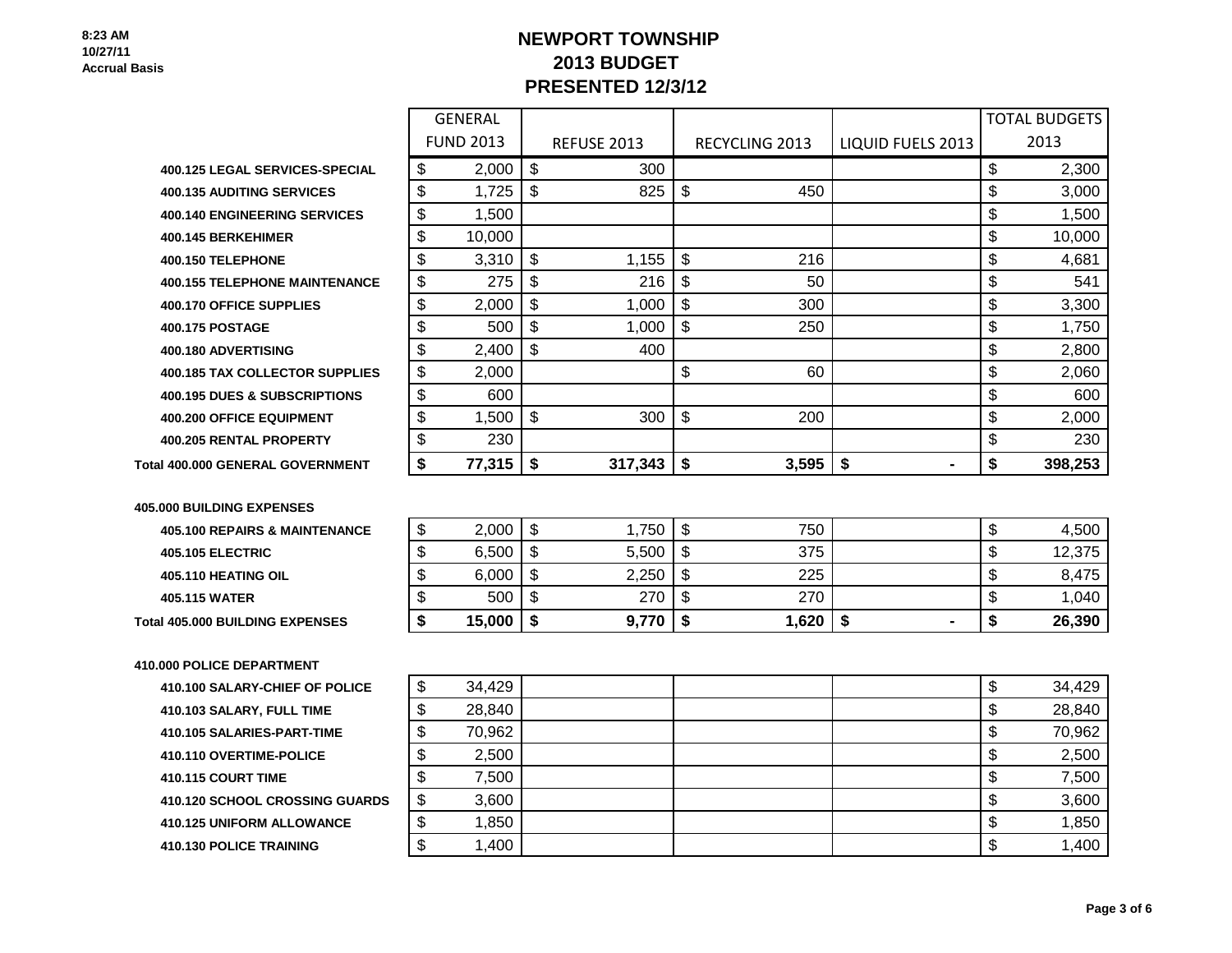# **NEWPORT TOWNSHIP 2013 BUDGET PRESENTED 12/3/12**

| 410.135 OFFICE SUPPLIES            |
|------------------------------------|
| 410.140 GAS & OIL                  |
| <b>410.145 VEHICLE MAINTENANCE</b> |
| 410.150 SMALL TOOLS & EQUIP.       |
|                                    |

 **Total 410.000 POLICE DEPARTMENT** 

### **415.000 FIRE DEPARTMENT**

**415.100 FULL-TIME SALARIES 415.105 PART-TIME SALARIES 415.110 OVERTIME-FIRE 415.115 LIFE INSURANCE 415.120 UNIFORM ALLOWANCE 415.125 DIESEL, GAS & OIL 415.130 VEHICLE MAINTENANCE 415.135 EQUIPMENT 415.145 HYDRANT RENTALS 415.150 FIRE CHIEF RETAINER Total 415.000 FIRE DEPARTMENT** 

**420.000 CODE ENFORCEMENT 420.100 CONTRACT SERVICES 420.105 BLDG. INSPECTION FEES 420.110 ELECTRICAL INSP. FEES 420.115 OFFICE SUPPLIES Total 420.000 CODE ENFORCEMENT** 

**425.000 EMERGENCY MANAGEMENT**

**425.100 EMA COORDINATOR SALARY Total 425.000 EMERGENCY MANAGEMENT 440.000 STREET DEPARTMENT**

**440.100 SALARIES & WAGES** 

|                                    | <b>GENERAL</b>   |                    |                |                   | <b>TOTAL BUDGETS</b> |
|------------------------------------|------------------|--------------------|----------------|-------------------|----------------------|
|                                    | <b>FUND 2013</b> | <b>REFUSE 2013</b> | RECYCLING 2013 | LIQUID FUELS 2013 | 2013                 |
| <b>410.135 OFFICE SUPPLIES</b>     | 4,000            |                    |                |                   | 4,000                |
| 410.140 GAS & OIL                  | 14,000           |                    |                |                   | 14,000               |
| <b>410.145 VEHICLE MAINTENANCE</b> | 2,000            |                    |                |                   | 2,000                |
| 410.150 SMALL TOOLS & EQUIP.       | 1,250            |                    |                |                   | 1,250                |
| <b>I 410.000 POLICE DEPARTMENT</b> | 172,331          |                    |                | $\blacksquare$    | 172,331              |

| \$<br>65,611  |          | \$       | 65,611  |
|---------------|----------|----------|---------|
| \$<br>59,940  |          | \$       | 59,940  |
| \$<br>5,000   |          | \$       | 5,000   |
| \$<br>2,200   |          | \$       | 2,200   |
| \$<br>3,000   |          | \$       | 3,000   |
| \$<br>2,000   |          | \$       | 2,000   |
| \$<br>1,000   |          | \$       | 1,000   |
| \$<br>1,500   |          | \$       | 1,500   |
| \$<br>28,000  |          | \$       | 28,000  |
| \$<br>1,000   |          | \$       | 1,000   |
| \$<br>169,251 | \$<br>\$ | \$<br>\$ | 169,251 |

| æ<br>Φ  | 3,500  |         |   |    | Φ      | 3,500  |
|---------|--------|---------|---|----|--------|--------|
| ₼<br>۰D | 5,000  |         |   |    | æ<br>Φ | 5,000  |
| จ       | 2,800  |         |   |    | J      | 2,800  |
| æ<br>Φ  | 1,000  |         |   |    | Φ      | 1,000  |
| æ       | 12,300 | \$<br>- | Œ | \$ | æ      | 12,300 |

| œ<br>۰D | ,200<br>$\overline{A}$ |       |         |        |   |   | κIJ  | 1,200  |
|---------|------------------------|-------|---------|--------|---|---|------|--------|
|         | 1,200                  | -     | د ۱     |        | w | ۰ |      | 1,200  |
|         |                        |       |         |        |   |   |      |        |
| ጥ<br>ъD | 50,222                 | 5,934 | ₼<br>۰D | 22,279 |   |   | - 13 | 78,435 |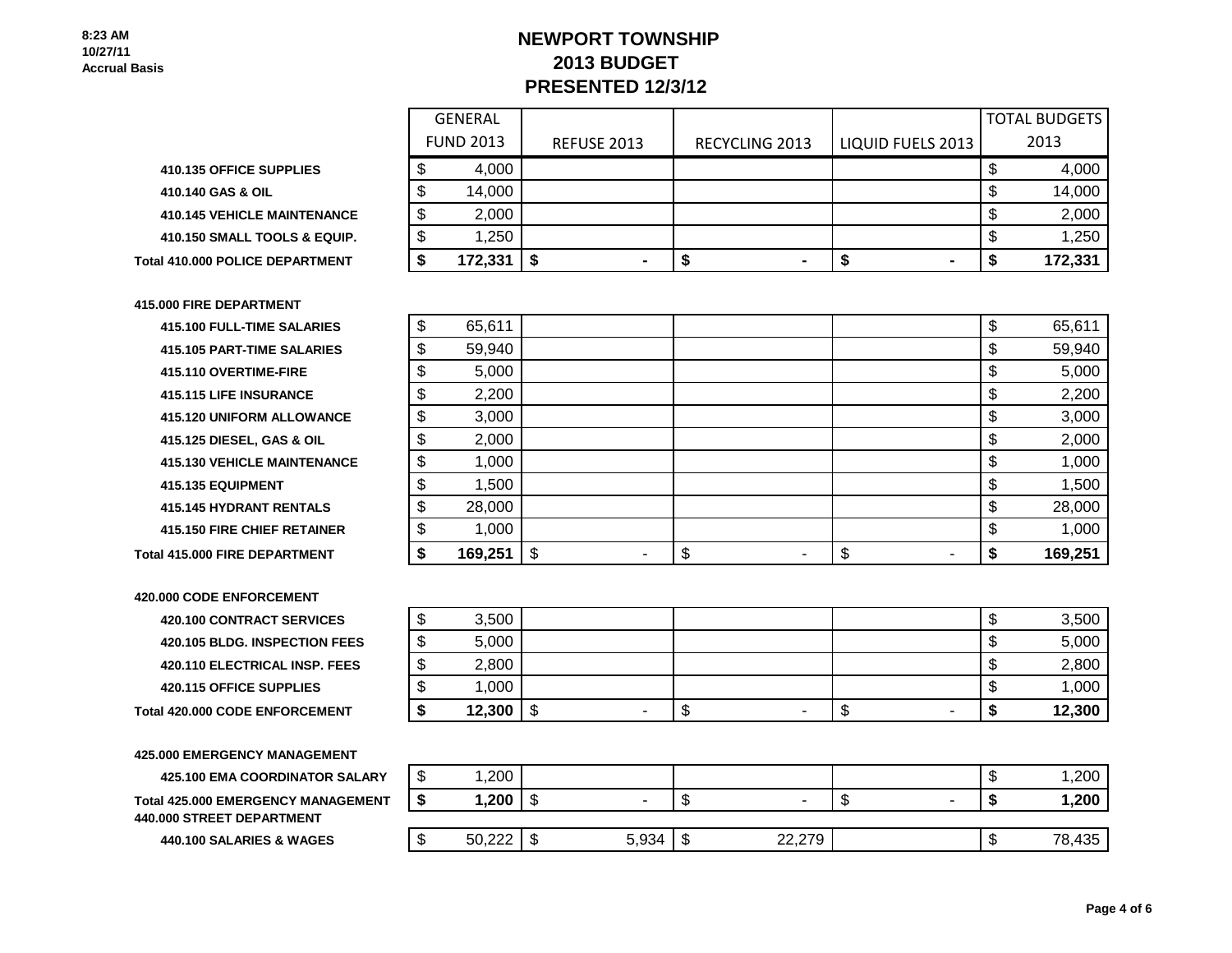# **NEWPORT TOWNSHIP 2013 BUDGET PRESENTED 12/3/12**

|                                        | <b>GENERAL</b> |                  |                    |                      |                          | <b>TOTAL BUDGETS</b> |         |
|----------------------------------------|----------------|------------------|--------------------|----------------------|--------------------------|----------------------|---------|
|                                        |                | <b>FUND 2013</b> | <b>REFUSE 2013</b> | RECYCLING 2013       | <b>LIQUID FUELS 2013</b> |                      | 2013    |
| <b>440.105 OVERTIME-STREETS</b>        | \$             | 7,000            |                    |                      |                          | \$                   | 7,000   |
| <b>440.110 UNIFORM ALLOWANCE</b>       | \$             | 375              |                    |                      |                          | \$                   | 375     |
| 440.120 GAS & OIL                      | \$             | 7,000            |                    | \$<br>3,500          |                          | \$                   | 10,500  |
| <b>440.125 VEHICLE MAINTENANCE</b>     | \$             | 5,000            |                    | \$<br>3,500          |                          | \$                   | 8,500   |
| <b>431.000 STREET CLEANING</b>         |                |                  |                    |                      | \$<br>500                | \$                   | 500     |
| 432.100 SALT                           |                |                  |                    |                      | \$<br>15,000             | \$                   | 15,000  |
| <b>432.200 CINDERS</b>                 |                |                  |                    |                      | \$<br>3,000              | \$                   | 3,000   |
| <b>433.000 TRAFFFIC SIGNS</b>          |                |                  |                    |                      | \$<br>2,500              | \$                   | 2,500   |
| 436.100 STORM DRAINS                   |                |                  |                    |                      | \$<br>4,000              | \$                   | 4,000   |
| <b>437.000 REPAIRS TO EQUIPMENT</b>    |                |                  |                    |                      | \$<br>3,000              | \$                   | 3,000   |
| <b>438.100 PAVING &amp; PATCHING</b>   |                |                  |                    |                      | \$<br>40,000             | \$                   | 40,000  |
| <b>440.135 SNOW REMOVAL CONTRACTS</b>  | \$             | 8,000            |                    |                      |                          | \$                   | 8,000   |
| <b>440.140 PRISONER LUNCHES</b>        | \$             | 1,000            |                    |                      |                          | \$                   | 1,000   |
| <b>440.150 COMMUNICATIONS</b>          | \$             | 250              |                    |                      |                          | \$                   | 250     |
| <b>440.155 SMALL TOOLS/REPAIRS</b>     | \$             | 2,500            |                    |                      |                          | \$                   | 2,500   |
| <b>440.160 STREET LIGHTING</b>         | \$             | 28,000           |                    |                      | \$<br>28,000             | \$                   | 56,000  |
| al 440.000 STREET DEPARTMENT           | \$             | 109,347          | \$<br>5,934        | \$<br>29,279         | \$<br>96,000             | \$                   | 240,560 |
| <b>000 RECREATION</b>                  |                |                  |                    |                      |                          |                      |         |
| <b>450.100 RECREATION ACTIVITIES</b>   | \$             | 1,000            |                    |                      |                          | \$                   | 1,000   |
| 450.110 MULCH                          | \$             | 1,500            |                    |                      |                          | \$                   | 1,500   |
| 450.115 DIAMOND TEX                    | \$             | 500              |                    |                      |                          | \$                   | 500     |
| <b>450.130 MAJOR EQUIP. REPAIR</b>     | \$             | 1,000            |                    |                      |                          | \$                   | 1,000   |
| <b>450.130 PAVILLION REPAIR</b>        | \$             | 1,500            |                    |                      |                          | \$                   | 1,500   |
| <b>450.135 SMALL EQUIP. REPAIRS</b>    | \$             | 1,400            |                    |                      |                          | \$                   | 1,400   |
| 450.140 UTILITIES                      | \$             | 500              |                    |                      |                          | \$                   | 500     |
| al 450.000 RECREATION<br>000 INSURANCE | \$             | 7,400            | \$                 | \$<br>$\blacksquare$ | \$<br>$\blacksquare$     | \$                   | 7,400   |
| <b>455.100 GENERAL INSURANCE</b>       | \$             | 22,000           |                    | \$<br>4,000          |                          | \$                   | 26,000  |
| 455.105 WORK. COMP-CLERICAL/DPW        | \$             | 4,000            |                    | \$<br>4,000          |                          | \$                   | 8,000   |
| <b>455.110 WORKMEN'S COMP-POLICE</b>   | \$             | 5,130            |                    |                      |                          | \$                   | 5,130   |
| <b>455.112 WORKMEN'S COMP-FIRE</b>     | \$             | 5,130            |                    |                      |                          | \$                   | 5,130   |

**440.120 GAS & OIL 440.125 VEHICLE MAINTE 431.000 STREET CLEANIN 433.000 TRAFFFIC SIGNS 436.100 STORM DRAINS 437.000 REPAIRS TO EQU 438.100 PAVING & PATCH 440.135 SNOW REMOVAL 440.140 PRISONER LUNC 440.150 COMMUNICATION 440.155 SMALL TOOLS/RI 440.160 STREET LIGHTIN**  $Total 440.000$  **STREET DEPART** 

**450.000 RECREATION**

 $T$ otal 450.000 **RECREATION 455.000 INSURANCE**